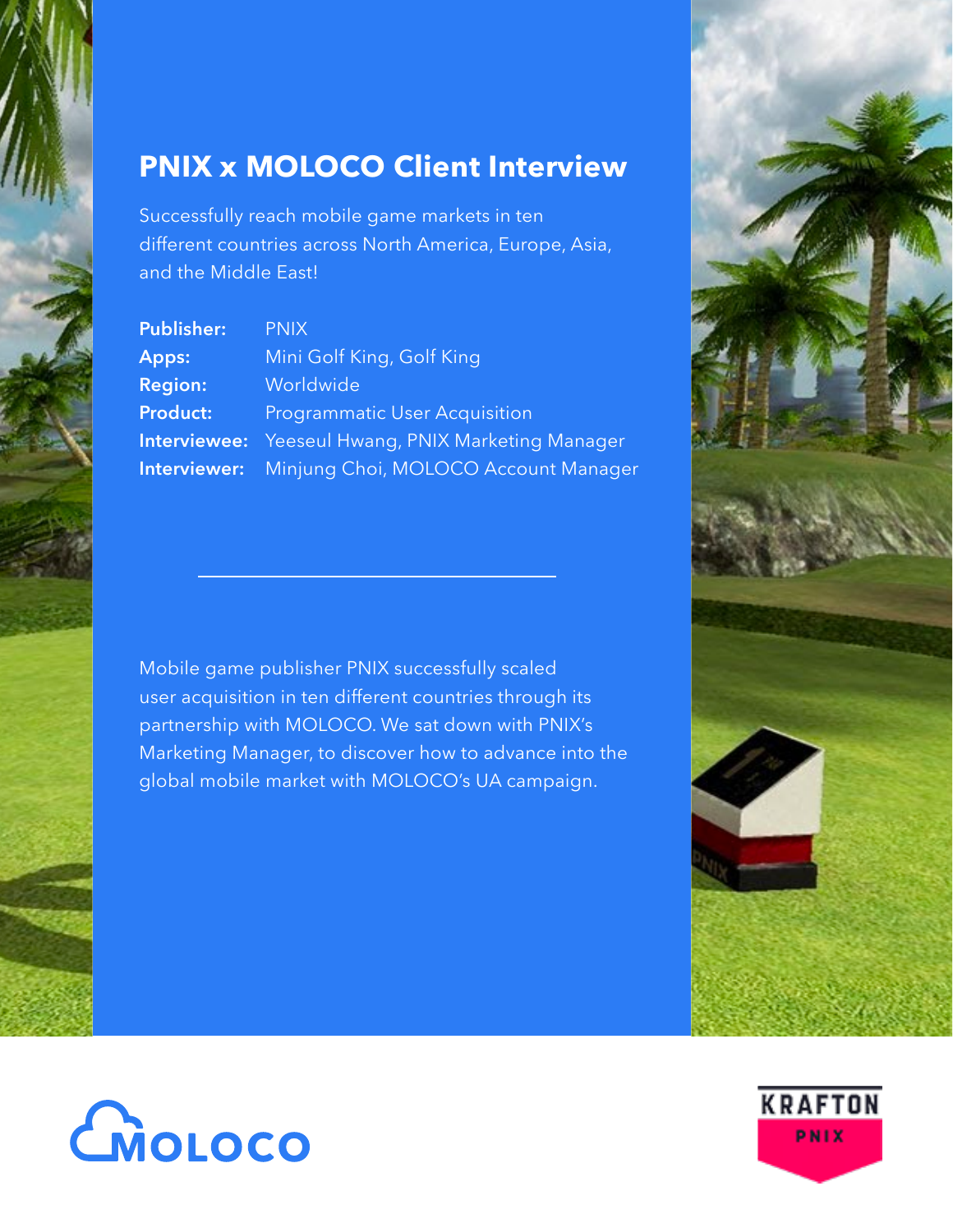## **BACKGROUND**

#### **Hello, Yeeseul. Thank you very much for your time. First, can you tell us a bit about PNIX and the** *Golf King* **and** *Mini Golf King* **games?**

PNIX is a steadily growing game developer and a member of the Krafton Allied Forces, known for its sports game titles in the "King" series. The latest in the series, *Mini Golf King* and *Golf King*, have quickly captured the attention of players worldwide. Both games are player vs. player (PvP), where players from all over the world come together and golf in real-time. *Mini Golf King* features cute, small graphics and casual items, while *Golf King* displays realistic scenes with highquality graphics and detailed rules.

## **We definitely have to introduce you, Yeeseul, as you are the person in charge of these fun games.**

I started my career in 2011, in the strategic business planning department at Neowiz, another game publisher in Korea. I joined PNIX as a game product manager in 2013. In 2017 when we were preparing for the *Mini Golf King* launch, the company needed a user acquisition (UA) manager, and as it turned out, I became that person. When I managed the first UA campaign, I simply knew nothing. But based on my background, I managed to learn the way through.

**PNIX started working with the MOLOCO Seoul office in 2017. In fact, the Seoul office had just opened and MOLOCO was not well known in the local market. Can you tell us how you came to know about MOLOCO and why you chose to work with us?**

Because I started off with limited UA experience, I had to experiment to find the right answers. At a time when I was struggling to figure out what was right or wrong, a reliable coworker introduced me to MOLOCO.

I've decided to work with MOLOCO because of its technical strength. Particularly, its machine learning engine and infrastructure seemed to have propelled its growth since 2013. MOLOCO and PNIX partnered in 2017, and our teams were able to grow together, managing the performance and the KPIs of our games delicately and flexibly.



# **CHALLENGE**

## **What challenges did PNIX face before collaborating with MOLOCO?**

At the time, *Mini Golf King* had a large UA budget in the US and Europe dedicated to a single channel. The campaign had reached a plateau, and CPI had increased significantly. Since it is a PvP game, securing a new user that could maintain a certain DAU (Daily Active User, the number of unique users using the game per day) was the top priority. However, revenue was highly dependent on in-app purchases, so we could not afford to neglect ROAS either.

We set an ambitious goal to lower the CPI by more than 30% in top tier markets (like the US and Europe). In these markets, the average user's LTV (lifetime value) was performing well, so we focused on distributing budgets across various channels. We also had a goal to find new markets through a new approach. (PvP), where players from all over the world come together and golf in real-time. *Mini Golf King* features cute, small graphics and casual items, while *Golf King* displays realistic scenes with high-quality graphics and detailed rules.

**So the time had come for you to look at diversifying advertising channels. Breaking into new markets also seems to be a concern for all global game companies. The challenge becomes more complex as you optimize for specific goals, like target CPI and ROAS.**

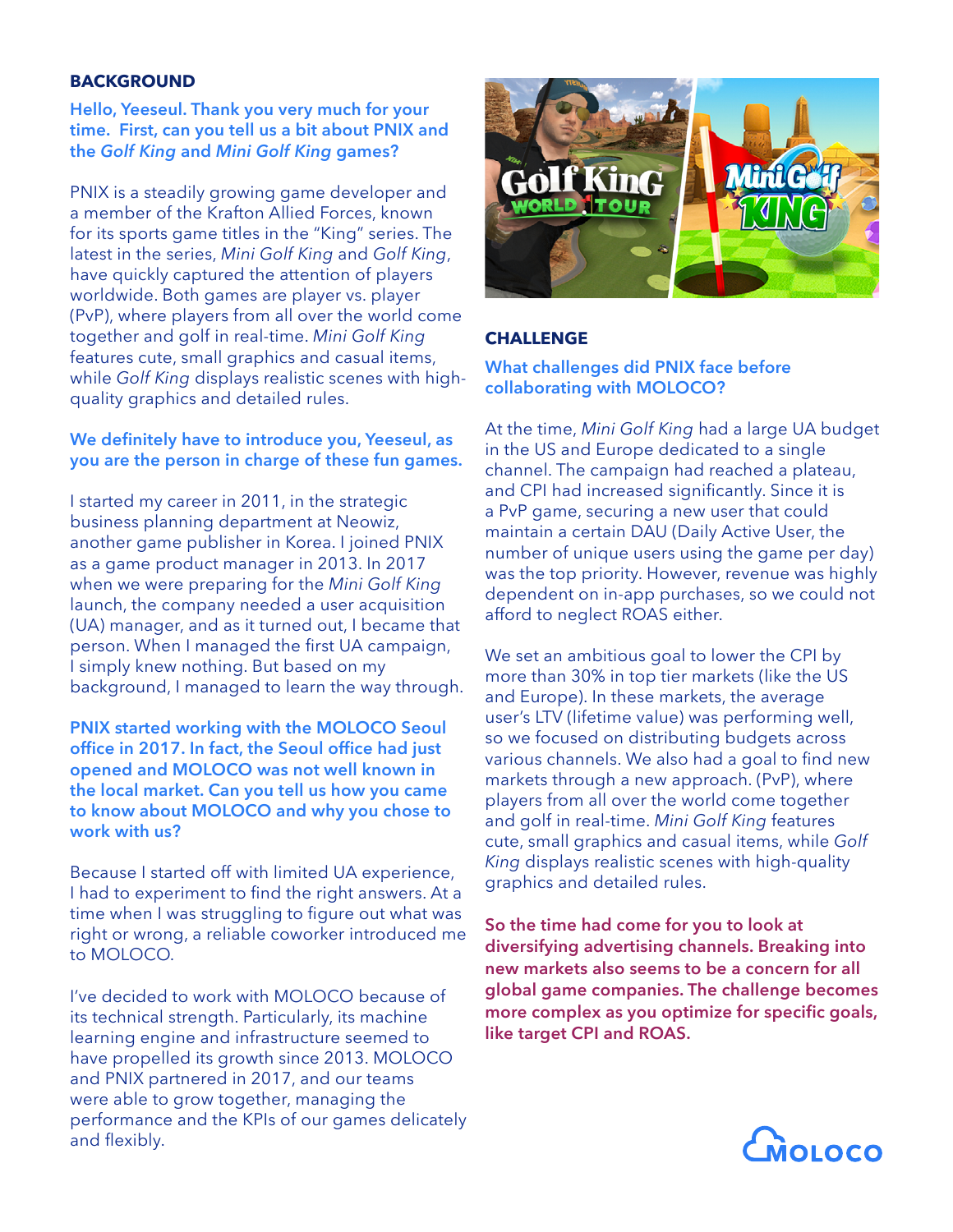#### **STRATEGY**

#### **How did PNIX and MOLOCO prepare for launch, and what strategic steps did you take?**

We started by discussing goals. MOLOCO really understood the fact that *Mini Golf King* was an in-app purchase-based PvP casual game. The team worked hard to balance CPI unit price and ROAS performance, which seemed to conflict, but neither can be left unconsidered.

Next, we monitored the CPI and ROAS of top tier countries in the US and Europe on a daily and weekly basis and shared our thoughts. When we were curious about the performance in a different country from the Middle East, Europe's lower-tier countries, Asia, or South America, we quickly did small short-term tests. I think we tested more than 10 countries.

MOLOCO also regularly suggested optimizations for creative efficiency. They provided objective overviews of *Mini Golf King*'s performance and shared opinions on creatives and budget increase.

**This campaign has been running for two years now. I would imagine that unexpected hurdles have arisen over that time. What strategic decisions did you make to overcome them?**

At the end of 2019, the number of new download users seemed to have fallen sharply. The volume fell while there was no room for CPI to do the same, affecting the overall DAU. In particular, I was very worried about the volume falling significantly in the United States, where ROAS efficiency was high.

#### **RESULTS**

**Golf King has been running UA campaigns in six countries across North America, Europe, and Asia since November of last year. So far, we've seen over 300 million impressions, over 200,000 new downloads, and exceeded our ROAS target by 20%.**

**After running campaigns for almost three years, what was the most satisfying aspect of MOLOCO RTB (functions, effects, etc.)?**

First, its inventory expansion. MOLOCO RTB bids on impressions across 2.5 million apps every month. That equates to over 4 billion global users based on ADID, including all the detailed inventories that are difficult to cover when running a campaign on our own. PNIX benefited greatly from MOLOCO's worldwide coverage.

MOLOCO is also very tough on fraud. We use MOLOCO's fraud verification solution, DoubleCheck, to monitor fraud for our campaigns. Lastly, MOLOCO transparently shares information about any publishers with impressions and installs, which makes it a trustworthy partner.

#### **What was it like collaborating with MOLOCO?**

It was always fun to work together with MOLOCO. As we are serving games in a global market where many variables exist, PNIX takes agile decision-making very seriously. MOLOCO's ability to find issues and respond quickly fit the way we work, creating synergy.

#### **Can you share some goals PNIX has now?**

Our number one goal is to stably operate *Mini Golf King* and *Golf King*. We are also planning to launch new projects this year. The next goal would be to find a new market suitable for each game and expand it steadily.

#### **Finally, fill in the blank, MOLOCO is \_\_\_\_\_\_\_\_ to PNIX!**

**MOLOCO is a partner PNIX can rely on any time!**



**"**